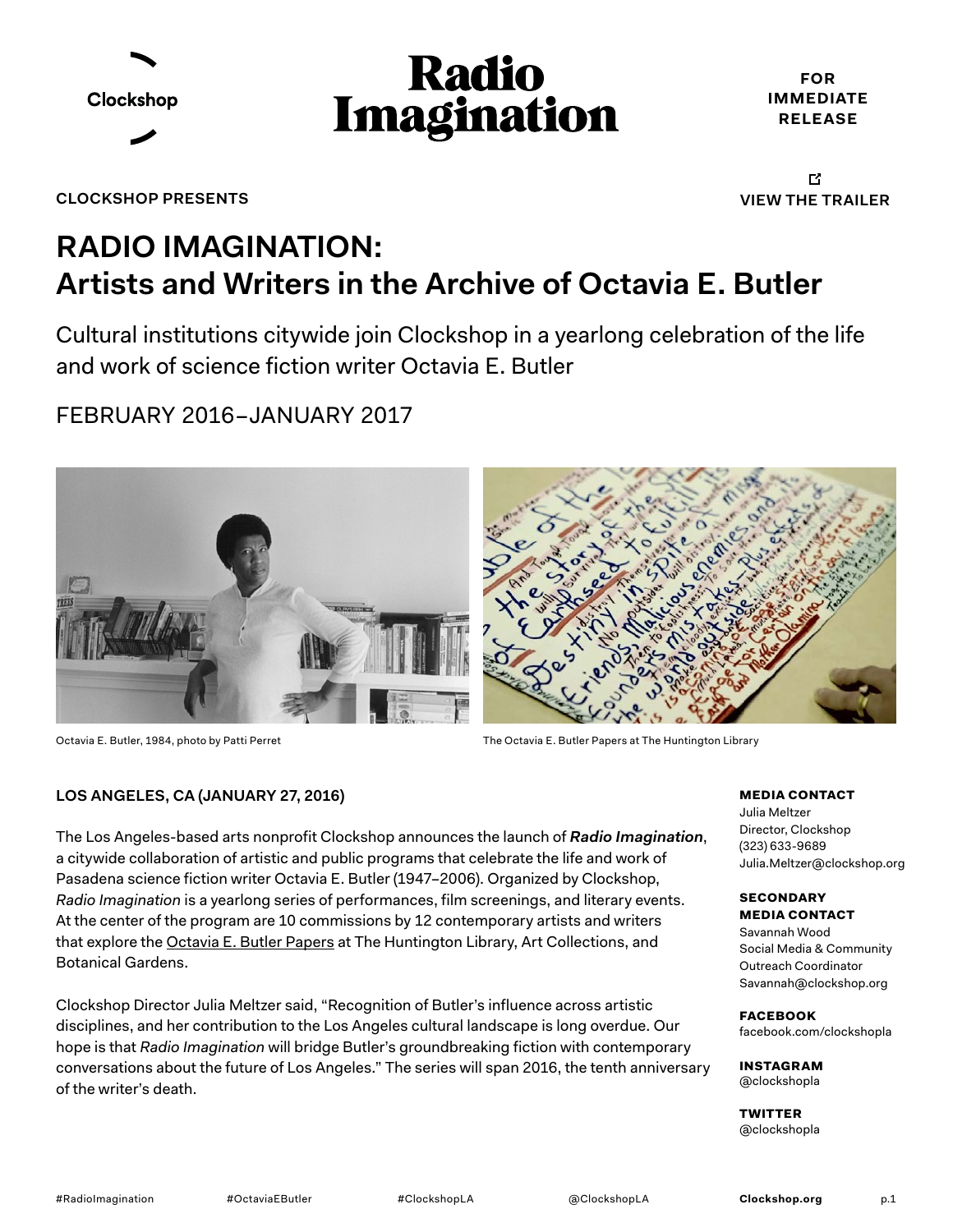Clockshop

## **Radio Imagination**

#### **FOR IMMEDIATE RELEASE**

# radio imagination." *"I have the kind of imagination that hears. I think of it as*

Octavia E. Butler broke ground as an African American woman writing science fiction—a genre dominated by white men. With black female protagonists, radical notions of kinship and family, and a keen understanding of power dynamics, Butler's writing revamped the conventions of the science fiction genre. Ultimately, her work suggested new ways of thinking and new models of working for a generation of writers and artists to come.

Forming an unprecedented collaboration with Clockshop, The Huntington Library invited *Radio Imagination* artists and writers to work in the Butler archive. The Octavia E. Butler archive at The Huntington Library consists of 8,000 individually cataloged items and more than 80 boxes of additional ephemera. Materials range from Butler's very first short stories, written at the age of 12, to manuscripts, photographs, and a collection of inspirational quotes.

*Radio Imagination* will include work in drawing, photography, installation, film, performance, and sound by contemporary artists. These works will premiere in an exhibition at Armory Center for the Arts opening October 1, 2016, and running through January 7, 2017. Participating artists include: **Laylah Ali**, **Lauren Halsey, Malik Gaines and Alexandro Segade**, **Mendi + Keith Obadike**, **Connie Samaras**, and **Cauleen Smith**. The exhibition opening will be marked by a free outdoor performance by **Malik Gaines and Alexandro Segade**, who will collaborate with vocalists and musicans to develop a new multimedia choral work.

New works of poetry and creative nonfiction will be written by authors **Tisa Bryant**, **Lynell George**, **Robin Coste Lewis**, and **Fred Moten**. These literary projects will range from a posthumous interview with Butler to visual texts that incorporate images from the archive.

In addition to these commissions, *Radio Imagination* includes film screenings, panel discussions, musical performances, and readings co-presented with the following organizations: The Huntington Library, Art Collections, and Botanical Gardens; Huntington-USC Institute on California and the West; Armory Center for the Arts; ALOUD, presented by the Library Foundation of Los Angeles; Octavia E. Butler Legacy Network; REDCAT; Pasadena City College; and the Women's Center for Creative Work. Additional programs and partners will be announced as confirmed.

*Radio Imagination* **is made possible with support from The Andy Warhol Foundation for the Visual Arts, the Mike Kelley Foundation for the Arts, the Philip and Muriel Berman Foundation, the Pasadena Art Alliance, and the WHH Foundation.**





### **ARMORY**







Jackie Robinson Arts & Humanities **Lecture Series** 



#RadioImagination #OctaviaEButler #ClockshopLA @ClockshopLA **[Clockshop.org](http://www.clockshop.org)**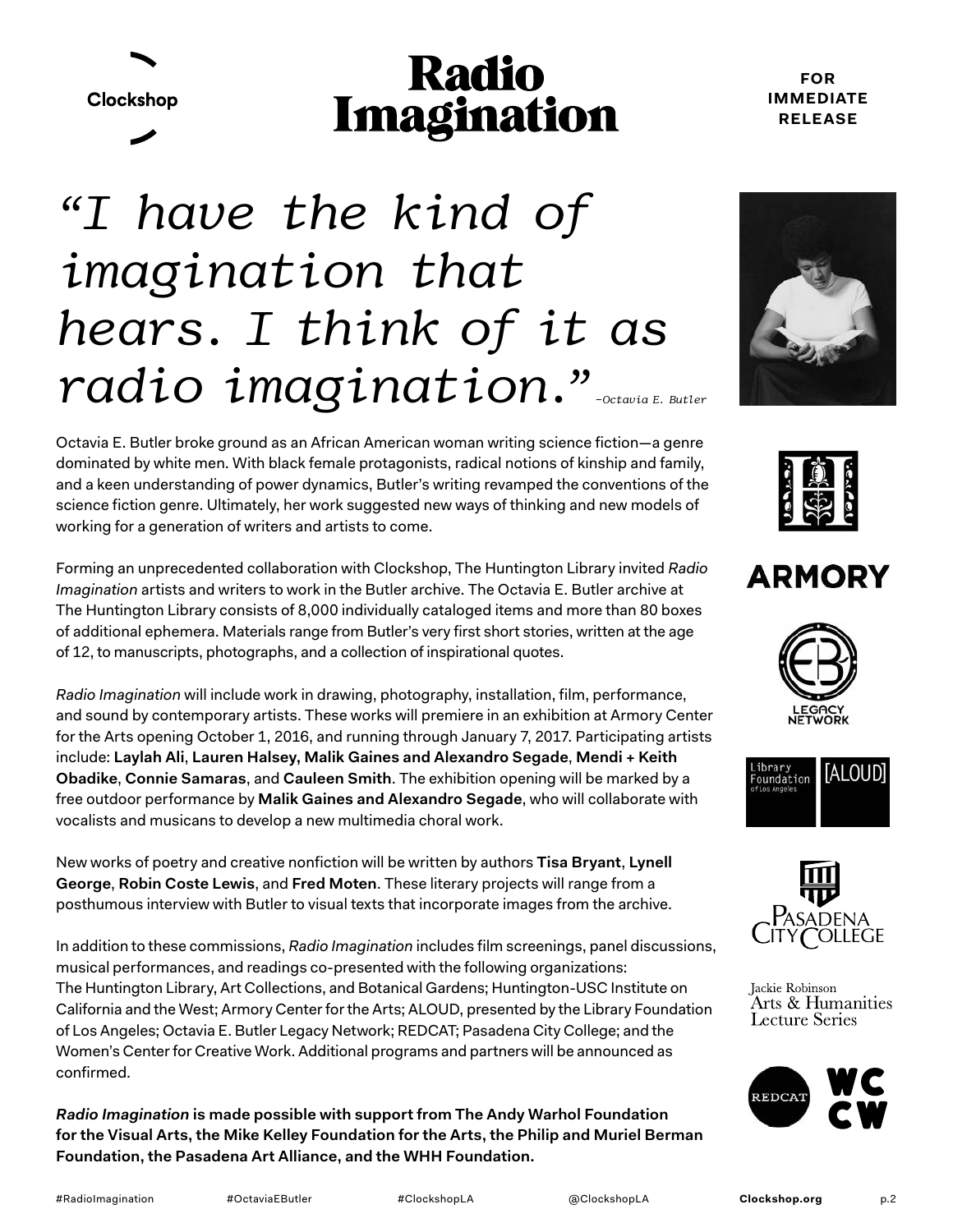

## **Radio** Imagination

**FOR IMMEDIATE RELEASE**

**[CURRENT](http://clockshop.org/project/trailers-and-videos/) [SCHEDULE](http://clockshop.org/project/radio-imagination/)** 

吖

#### **PROGRAM SCHEDULE**

#### **Radio Imagination Launch Party**

Saturday, February 27, 2016, 8pm / *FREE with RSVP* Clockshop

Join Clockshop for a night of celebration to kick off *Radio Imagination*. Music by DJ Lynnée Denise, hors d'oeuvres by elysian, cocktails by Mark Hendrix, and salutes from writers and artists. The evening will open with a call-and-response Earthseed ritual. Organized in collaboration with the Octavia E. Butler Legacy Network.

#### **Octavia E. Butler's Los Angeles**

Thursday, March 10, 2016, 7:15pm / *FREE with RSVP* Los Angeles Public Library Mark Taper Auditorium

Writer Tisa Bryant moderates a conversation on Butler's legacy and the dystopic Los Angeles that she often described in her short stories and novels. Panelists include filmmaker Ben Caldwell, Octavia E. Butler Legacy Network founder Ayana A. H. Jamieson, poet Douglas Kearney, and writer Nisi Shawl. *Octavia E. Butler's Los Angeles* is hosted by ALOUD, presented by the Library Foundation of Los Angeles.

#### **Shaping the Universe: Octavia E. Butler and Activism**

Thursday April 21, 2016, 7pm / *FREE with RSVP* Westerbeck Recital Hall, Center for the Arts at Pasadena City College

Award winning writers Steven Barnes, Lisa Bolekaja, and Tananarive Due will join in an intimate conversation on the relationship between activism, science fiction, and the work of Octavia E. Butler.

#### **Writers Premiere New Works**

Saturday April 23, 2016, 7:30pm / *\$5 Suggested Donation* Clockshop

Writers Tisa Bryant, Lynell George, Robin Coste Lewis, and Fred Moten will premiere new works of poetry and creative nonfiction commissioned for *Radio Imagination*, followed by a Q&A.

#### *Devil Girl From Mars* **(1954)**

Saturday, June 4, 2016, 7:30pm / *\$10* Clockshop

A screening of the British cult classic *Devil Girl from Mars* (1954), followed by a discussion with Claire L. Evans and Claire Phillips about feminism in science fiction and the sci-fi climate of Butler's childhood and early career. Butler often cited *Devil Girl from Mars* as her anti-muse; after watching it as a child, she was sure she could write a better story.

#### **Many Suns**

Monday, June 20, 2016, 7pm / \$5 Suggested Donation Bowtie Project

An outdoor evening of Butler-inspired programs presented by the Women's Center for Creative Work on the eve of the longest day of the year.

#### **Radio Imagination: The Exhibition**

October 1, 2016–January 7, 2017 Opening: Saturday, October 1, 2016, 6:00pm / *FREE* Armory Center for the Arts

This exhibition will premiere new work by Laylah Ali, Lauren Halsey, Mendi + Keith Obadike, Connie Samaras, and Cauleen Smith. Commissioned and curated by Clockshop, these works were created in response to the Octavia E. Butler papers.

#### **Star Choir**

Saturday, October 1, 2016, 6pm / *FREE* Levitt Pavilion, Pasadena Memorial Park

Malik Gaines and Alexandro Segade will collaborate with vocalists and musicians to create a new live multimedia choral performance based on texts drawn from Butler's novels and archive. The performance will coincide with the opening of *Radio Imagination* at Armory Center for the Arts. Three perfomances tandem with exhibit.

#### **Xenogenesis Suite: A Musical Tribute to Octavia E. Butler**

Thursday, October 27, 2016, 7:30pm / *Tickets available at the Huntington*  Rothenberg Hall at the Huntington Library

Composed by Nicole Mitchell, *Xenogenesis Suite* highlights a journey into otherworldly experiences inspired by the award winning science fiction author and Afro-Futurist, Octavia E. Butler.

#### **Radical Reproduction**

Thursday, November 3, 2016, 7pm / *FREE with RSVP* The Huntington Library

Philosopher Amy Kind and scholar Shelley S. Streeby discuss notions of family and radical reproduction as represented in Butler's writing with special focus on the short story "Bloodchild."

#### **Let it Be Known**

Monday, November 28, 2016, 8pm / *\$11*  REDCAT

*Let it Be Known* is a collection of experimental short films that explores the confluence of intersectionality and speculative fiction. The program includes works by Adebukola (Buki) Bodunrin and Ezra Claytan Daniels, Wura-Natasha Ogunji, Jamilah Sabur, Suné Woods, and others to be announced. Curated by Erin Christovale.

#### **Octavia E. Butler Legacy Tour**

Sunday, December 4, 2016, 11am / *\$25* Starting at Armory Center for the Arts

Scholar and founder of the Octavia E. Butler Legacy Network Ayana A. H. Jamieson will lead a bus tour through Butler's hometown of Pasadena. Stops will include Butler's former home, her gravesite, and other locations key to Butler's biography and writing. The Tour will begin and end at the *Radio Imagination* exhibition at Armory Center for the Arts.